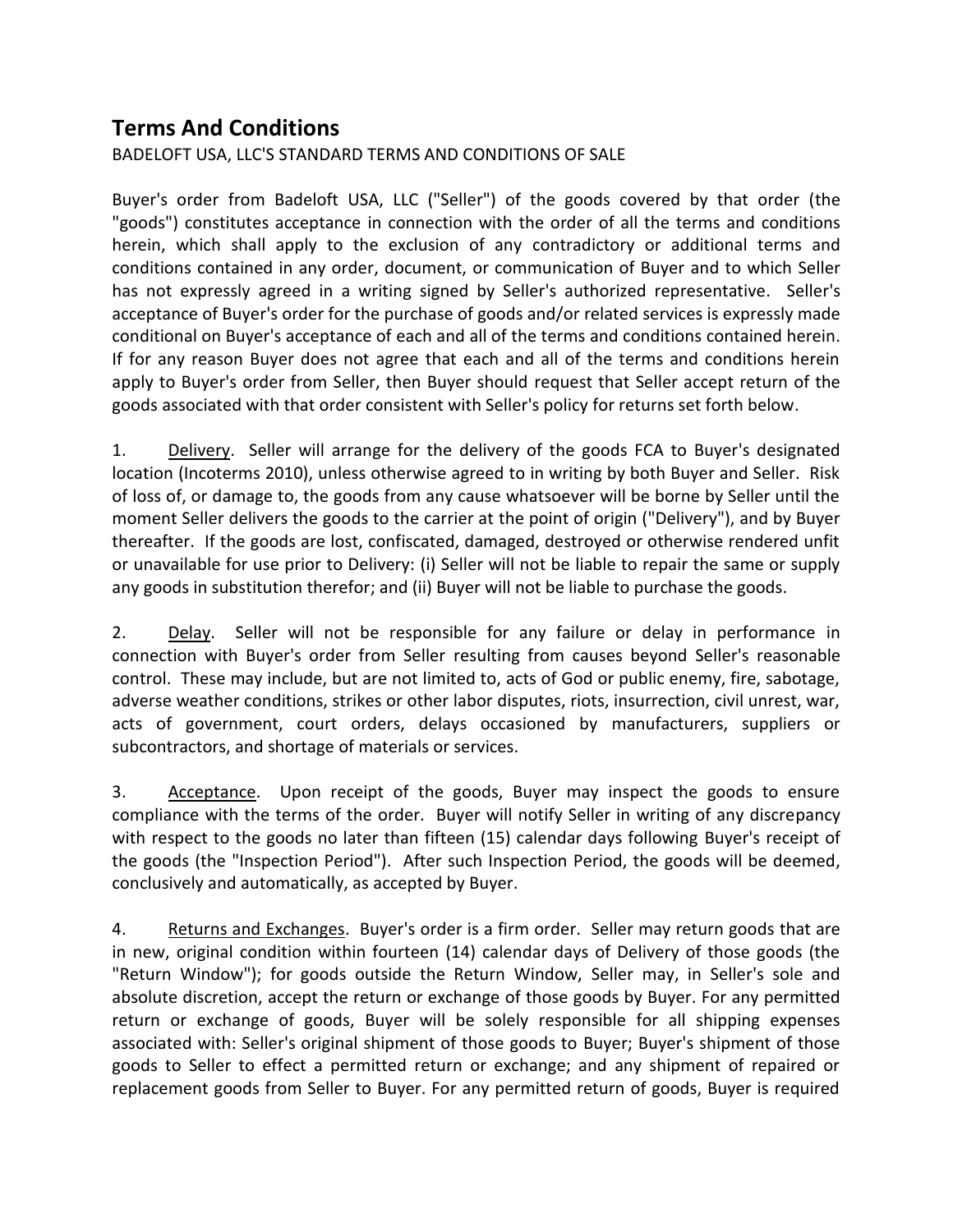to pay a ten percent (10%) restocking and handling fee to Seller. Buyer should call 1.877.892.3445 to discuss any potential return or exchange of goods.

5. Payment. Terms of payment will be agreed to in writing with Seller. In respect of any payment not made when due, Buyer will pay to Seller an amount equal to interest on such payment at the per annum rate of the United States Prime Rate plus five percent (5%) or the maximum rate allowed per applicable law, whichever is greater. Buyer will not delay payment for the goods pending, or based on the result of, its inspection or acceptance. If Buyer fails to make any payment due in full within five (5) calendar days after the date when such payment is due, then Buyer will be obligated to indemnify and reimburse Seller upon demand for all costs and expenses incurred by Seller in recovering any sums due from Buyer (including, without limitation, attorneys' fees and costs of enforcement). The foregoing remedies are not exclusive, but will be in addition to all other remedies available to Seller at law or in equity.

6. Taxes. Buyer is responsible for all sales, use, ad valorem, value added and other taxes, duties, fees and other charges of any nature whatsoever, including interest and penalties thereon (collectively, "Taxes") arising from the sale, delivery or use of the goods or related services under the order, and will reimburse Seller for any such charges Seller may be required to pay; provided, however, that Buyer will not be responsible for any Taxes based on the net income of Seller.

## 7. Limited Warranty and Disclaimer.

(a) Residential Applications (10-Year Limited Residential Warranty). All of Seller's stone resin bathtubs, sinks and Parts purchased for residential use only are warranted hereunder against manufacturing defects for ten (10) years from the date of original purchase, subject to the limitations set forth below. As used herein, "Parts" means all mechanical working parts of drains and freestanding faucets and/or fillers (including, without limitation, ceramic disc cartridges for both side valves and pressure balance, thermo cartridges, stops and diverters).

(b) Commercial and/or Industrial Applications (2-Year Limited Commercial Warranty). All of Seller's stone resin bathtubs and sinks purchased for commercial and/or industrial use (whether in whole or in part) are warranted hereunder against manufacturing defects for two (2) years from the date of original purchase, subject to the limitations set forth below. For the avoidance of doubt, the warranty extended by this paragraph does not apply to any Parts purchased for commercial and/or industrial use (whether in whole or in part).

(c) Available Remedies. Seller's entire liability and Buyer's exclusive remedy during the effective period of any warranty applicable to any goods (each, a "Seller's Warranty") will be, with the exception of any statutory warranty or remedy that cannot be excluded or limited under applicable law, at Seller's sole discretion, limited to Seller either repairing the warranted goods or replacing them with the same goods or, if those the same goods are no longer available, with other goods of similar function and value. In no event shall Seller's liability for any loss of and/or damage to any goods exceed the amount of the purchase order for those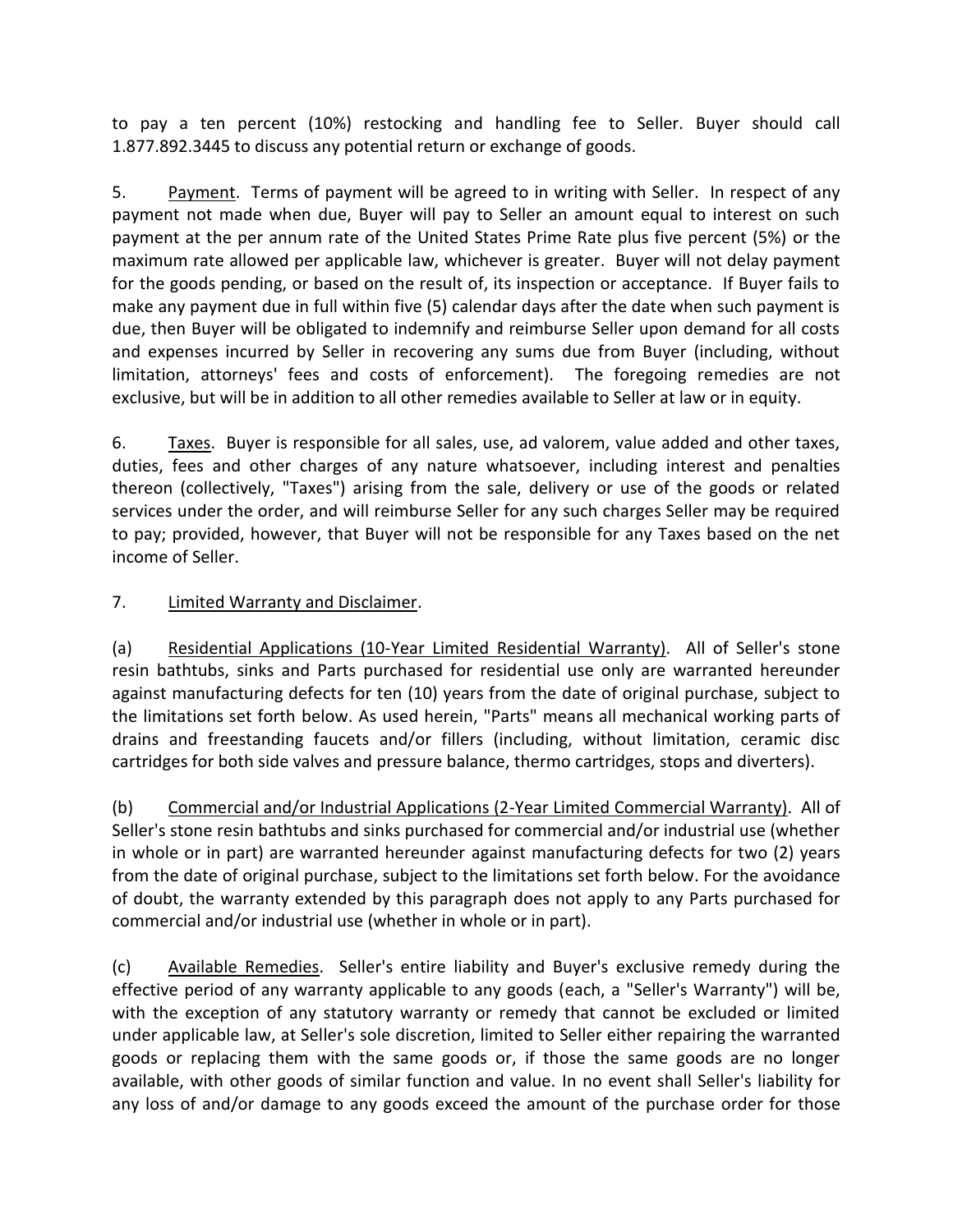goods. Seller reserves the right, without notice or obligation, to make specification changes to goods and to change or discontinue certain models.

(d) Procedure. Warranted goods deemed by Seller as defective and thus entitled to service under any Seller's Warranty then in effect as to those goods, which determination Seller may make in its sole and absolute discretion, must be returned to Seller's warehouse for inspection by Seller prior to Seller making any decision regarding whether to repair or replace those goods. To obtain service for Seller's Warranty, Buyer must contact Seller directly at which time Seller will provide Buyer with further instructions such as the address to which Buyer must send the goods, at Buyer's expense, for Seller's inspection.

(e) Limitations. Regardless of intended and/or actual use, Seller's Warranty is strictly limited to goods purchased directly from Seller in the United States. Seller's Warranty is further strictly limited to the original purchaser of the goods and is not transferable. The original sales receipt must be provided to Seller in order for Buyer to exercise any rights in connection with Seller's Warranty. Seller's Warranty does not cover: (a) loss and/or damage, whether to goods or otherwise, resulting in whole or part from installation error, product abuse, misuse, neglect, improper maintenance, abrasives, corrosion and/or accidents, whether or not caused or performed by a professional; (b) any and all goods that are subjected to any type of harsh abrasives (including, without limitation, detergents and/or window cleaners); (c) loss and/or damage, whether to goods or otherwise, due to normal wear and tear; (d) loss and/or damage, whether to goods or otherwise, caused by hard water, calcareous deposits and/or sediments; and/or (e) loss and/or damage, whether to goods or otherwise, sustained in a natural calamity (including, without limitation, fire, earthquake, flood, thunder or electrical storm). Seller is not responsible or liable for any labor, shipping charges, and/or damages whatsoever incurred (whether in whole or in part) on account of any installation, removal, re-installation, repair and/or replacement of any goods; nor shall Seller bear any responsibility or liability for any incidental or consequential damages, expenses, and/or losses (whether direct or indirect), arising from any cause whatsoever. SELLER'S WARRANTY GIVES BUYER SPECIFIC LEGAL RIGHTS; BUYER MAY HAVE ADDITIONAL LEGAL RIGHTS UNDER APPLICABLE LAW; SELLER DOES NOT SEEK TO LIMIT BUYER'S WARRANTY RIGHTS TO ANY EXTENT NOT PERMITTED BY APPLICABLE LAW.

(f) Disclaimer. EXCEPT FOR THE EXPRESS LIMITED WARRANTY PROVIDED ABOVE (I.E., SELLER'S WARRANTY), AND TO THE MAXIMUM EXTENT PERMITTED BY APPLICABLE LAW: THERE ARE NO WARRANTIES THAT APPLY TO THE GOODS WHICH EXTEND BYEOND THE DESCRIPTION ON THE FACE HEREOF; AND SELLER MAKES, AND BUYER RECEIVES, NO REPRESENTATIONS OR CONDITIONS OF ANY KIND WITH RESPECT TO THE GOODS. THE GOODS ARE BEING SOLD "AS IS, WHERE IS." WITH THE EXCEPTION OF SELLER'S WARRANTY, SELLER DISCLAIMS, AND BUYER WAIVES, ALL EXPRESS, IMPLIED OR STATUTORY WARRANTIES, REPRESENTATIONS OR CONDITIONS OF ANY KIND OR NATURE WITH RESPECT TO THE GOODS, WHETHER IN CONTRACT, TORT OR STRICT LIABILITY (INCLUDING, WITHOUT LIMITATION, ANY OBLIGATION OR LIABILITY IN NEGLIGENCE, WHETHER ACTIVE OR PASSIVE, OR WITH RESPECT TO FITNESS FOR A PARTICULAR PURPOSE, MERCHANTABILITY, LOSS OF USE, NON-INFRINGEMENT, OR RELATING TO A COURSE OF DEALING OR USAGE OF TRADE). IN NO EVENT WILL SELLER BE